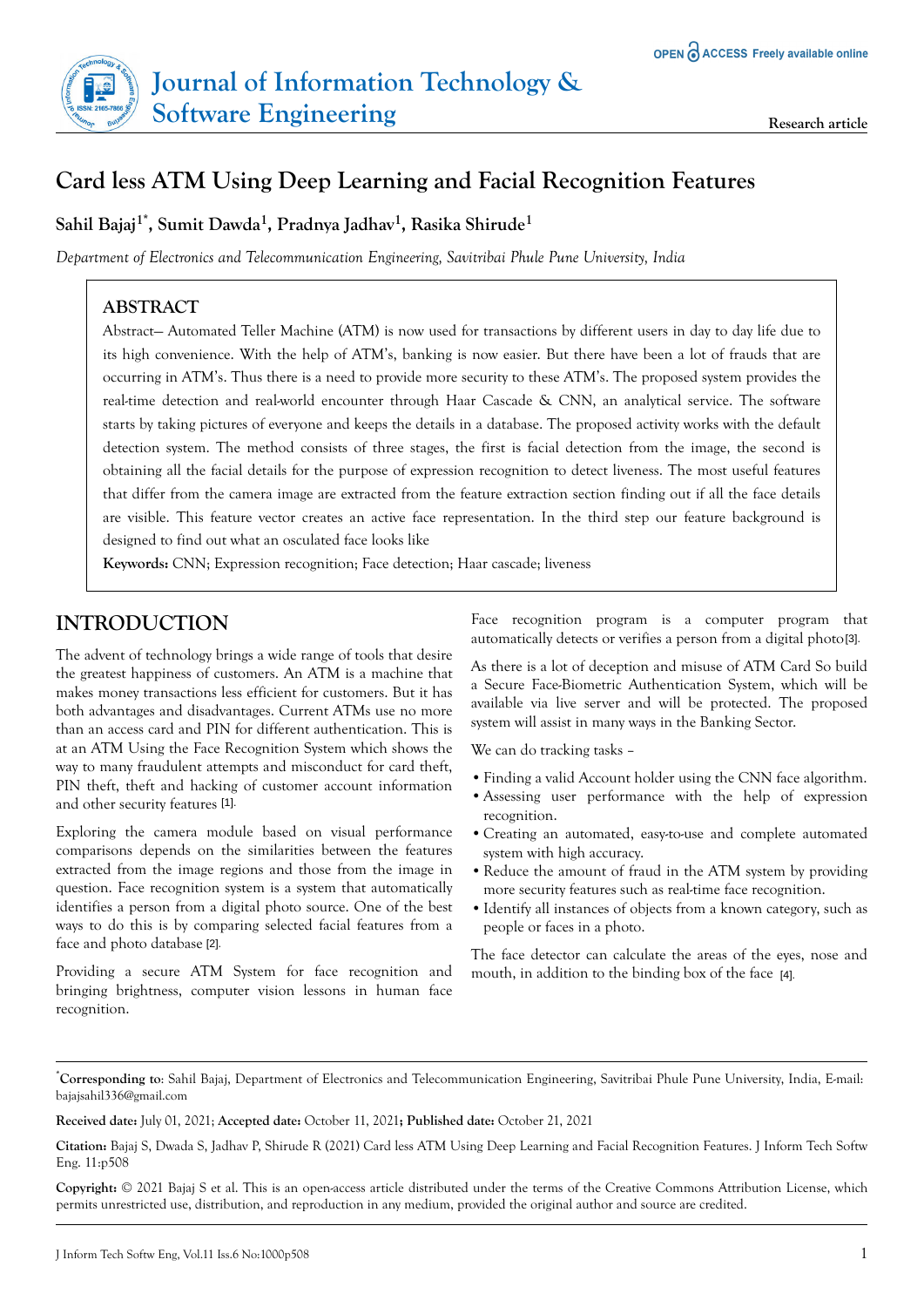## **LITERATURE REVIEW**

An easy way to comply with the conference paper formatting requirements is to use this document as a template and simply type your text into it.

### **Proposed System**



**Figure 1**: System Block Diagram

The proposed block diagram is described as follows:

1) Face Image:

The Camera installed in the ATM Machine will take the face image of the user and will store that image in the database.

2) Pre – Processing:

After taking the face image of the user, that face image undergoes pre-processing in which the improvement of the image data takes place and all the noises or distortions present in that image gets removed and enhances some features of image which can be essential for further process.

3) Segmentation:

After pre-processing, the image undergoes segmentation process in which the pre-processed face image of the user gets partitioned into multiple segments such as the set of pixels to simplify or to change the representation of an image into something which will be easy to analyze further.

4) Feature Extraction:

In Feature extraction process, the number of features in a dataset gets reduced by creating new features from the existing ones which contain more information and which will be essential for further processes.

- 5) Classification:
- i) Training the algorithm –

The algorithm or the face data will be trained based on the number of datasets any image has such as intensity of the images, pixels, etc.

• Also when different inputs get feeded in database multiple times, that face data or the algorithm gets trained.

• Classification of the face data takes place with the help of expression recognition. In expression recognition, the face image of the user gets classified in different categories such as neutral, happy, sad and angry.

• The algorithm gets trained such that when a person smiling in front of camera detects it and shows a message as "Happy" on the screen next to his/her face.

• Similarly, when the person shows different expressions such as neutral (Neither happy nor sad), sad and angry, the system displays the same message as his/ her expressions next to his/ her face.

ii) Applying the CNN operation

CNN is a deep learning algorithm which can takes a image as an input, assign importance to various aspects of that image and be able to differentiate one from another.

iii) Extracting the histograms:

• Histogram of an image refers to the number of pixels in an image at different intensity value.

• It can provide information on the degree of variation of the data and show the distribution pattern of the data by bar graphing the number of units in each class or category. A histogram takes continuous (measured) data like temperature, time, and weight, for example, and displays its distribution [5].

## **METHODOLOGY**

#### Haar Cascade Algorithm

The discovery of a human face played an important role in the interaction of the human machine and in the use of computer vision. Like personal identity information, a person's face has the advantages of diversity and non-response. However, because of such large differences as distinct light, speeches and backgrounds and other uncertainties, the discovery of a human face remains a challenging problem in real-world systems. In 2002, Ojala used the local binary pattern (LBP) to classify graphics [2]. LBP is a non-invasive non-invasive tissue operator with strong discrimination and is also used in obtaining human face and identity. However, although the features of LBP have great discriminatory power, they miss the local landscape under certain circumstances. In 2004, Viola developed a cascade classifier algorithm and used features such as Haar to detect human face detection. Since then, many researchers have worked on the site in terms of Haar or its modification and have made significant progress.

#### Associated Steps:

**•**The first sections with a simple and small number of features have removed many windows that do not have facial features, thus reducing the false standard, while the later sections that have problems with the number of features can focus on lowering the error rate, hence the lower false rating.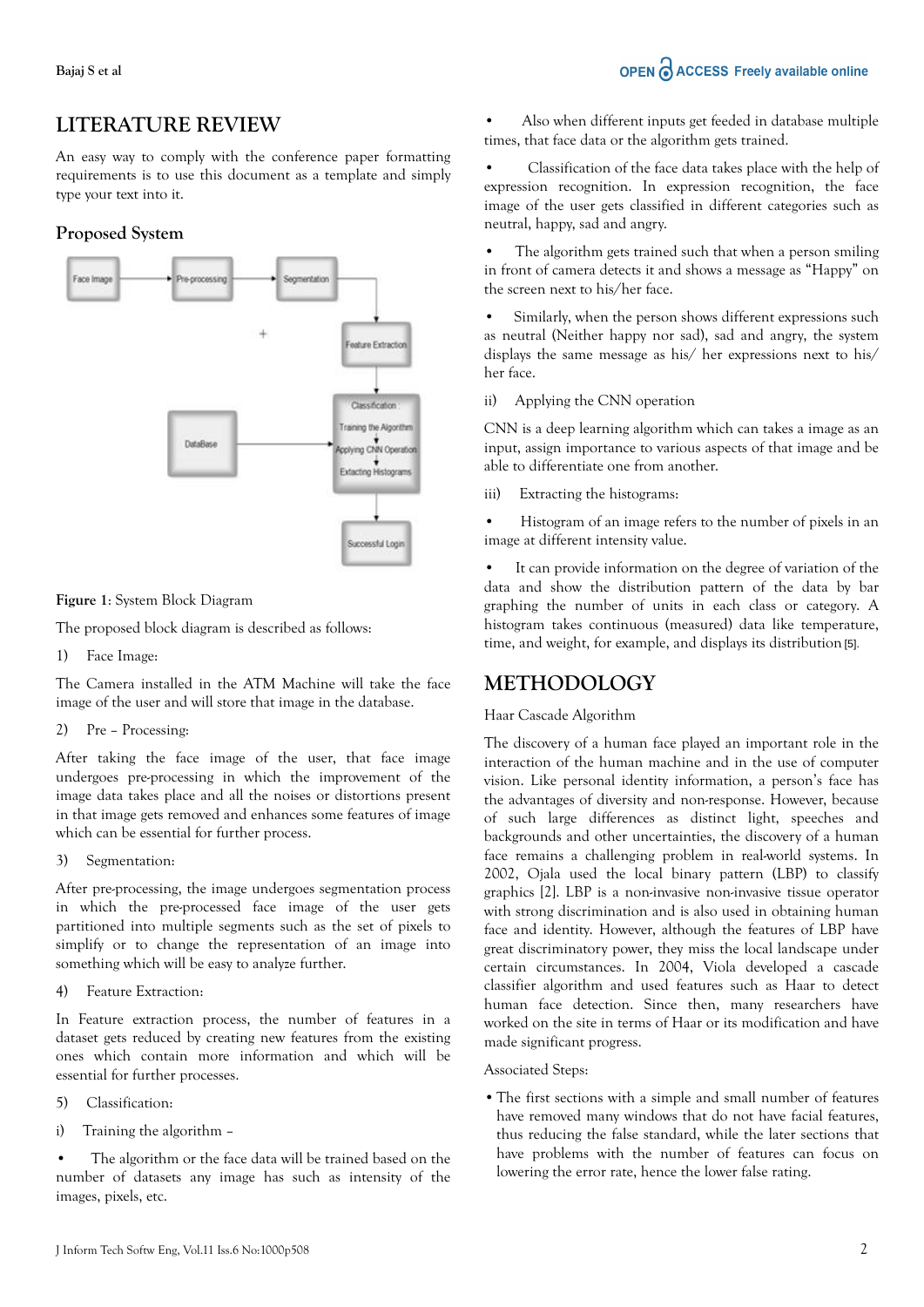- **•**It is therefore how the acquisition of features takes place in stages. You can see that, when a window is in a faceless area, only the first section has two rectangular features, and as they discard the window before the start of the second phase. Only one window contains the face, which runs through both stages and finds the face.
- **•**Features are applied to images in categories. The sections initially contain simple features, in comparison with the features of the next section which are complex, complex enough to get the details of the facial art. If the first stage will not find anything in the window, then discard the window itself in the remaining process, then move on to the next window. In this way more processing time will be saved, as idle windows will not be processed in most stages.
- **•**The processing of the second phase will begin, only when the features of the first phase in the image are found. The process goes like this, for example, if one phase passes, the window is moved to the next stage, if it fails the window is discarded.



#### **Figure 2**: Proposed Flow Diagram

II] CNN Classifier: Depending on the algorithms, there are sharing parameters between the convolution layer and the CNN convolution layer. The advantage of this is that the memory requirements are reduced, and the number of parameters to be trained is similarly reduced. The performance of the algorithm is therefore improved. At the same time, in some machine learning algorithms, images require us to perform processing or extracting a feature. However, we rarely need to perform these functions when using CNN image processing. This is something that other machine learning algorithms can do.

There is also a lack of in-depth reading. One of them is that it requires multiple samples to build a depth model, which restricts the use of this algorithm. Today, excellent results have been found in the field of face recognition and letter recognition, so this article will do a simple study of CNN- based face recognition technology. Implementation can be broadly divided into four phases: the facial positioning phase, the facial recognition phase, the feature removal feature and the sensory separation phase.

**•**Convolution layer

This layer removes features from the image used as input. Neurons strengthen the input image and produce a feature map in the output image and this output image from this layer is fed as input to the next resolution layers.

**•**Pooling layer

This layer is used to reduce the size of the feature map that stores all the important features. This layer is usually placed between two layers of specification.

**•**ReLu Background

ReLu is a non-linear function that replaces all the negative values on the feature map to zero. It's a smart thing to do.

**•**Fully connected layer

FLC means that each filter in the previous layer is connected to each filter in the next layer. This is used to separate the input image based on the training database in different categories.

It has four stages:

- **•**Model construction
- Model training
- **•**Model testing
- **•**Model evaluation

The design of the model depends on the machine learning skills. In this case of projects, it was Convolutional Neural Networks. After modeling it is time for model training. Here, the model is trained using training data and the expected release of this data. Once the model has been trained it is possible to do a model test. At this stage a second set of data is being loaded. This data set has never been seen by a model so only the exact accuracy will be guaranteed. After the model training is completed, the stored model can be used in the real world. The name of this section is to test the model.

## **RESULT AND DISCUSSION**

Following results represent the entire cardless ATM system. The display we designed for the ATM system consists of six options. So, whenever a user goes to ATM the display will show these options. Our work can be divided into 4 categories. We discuss it in detail in this chapter.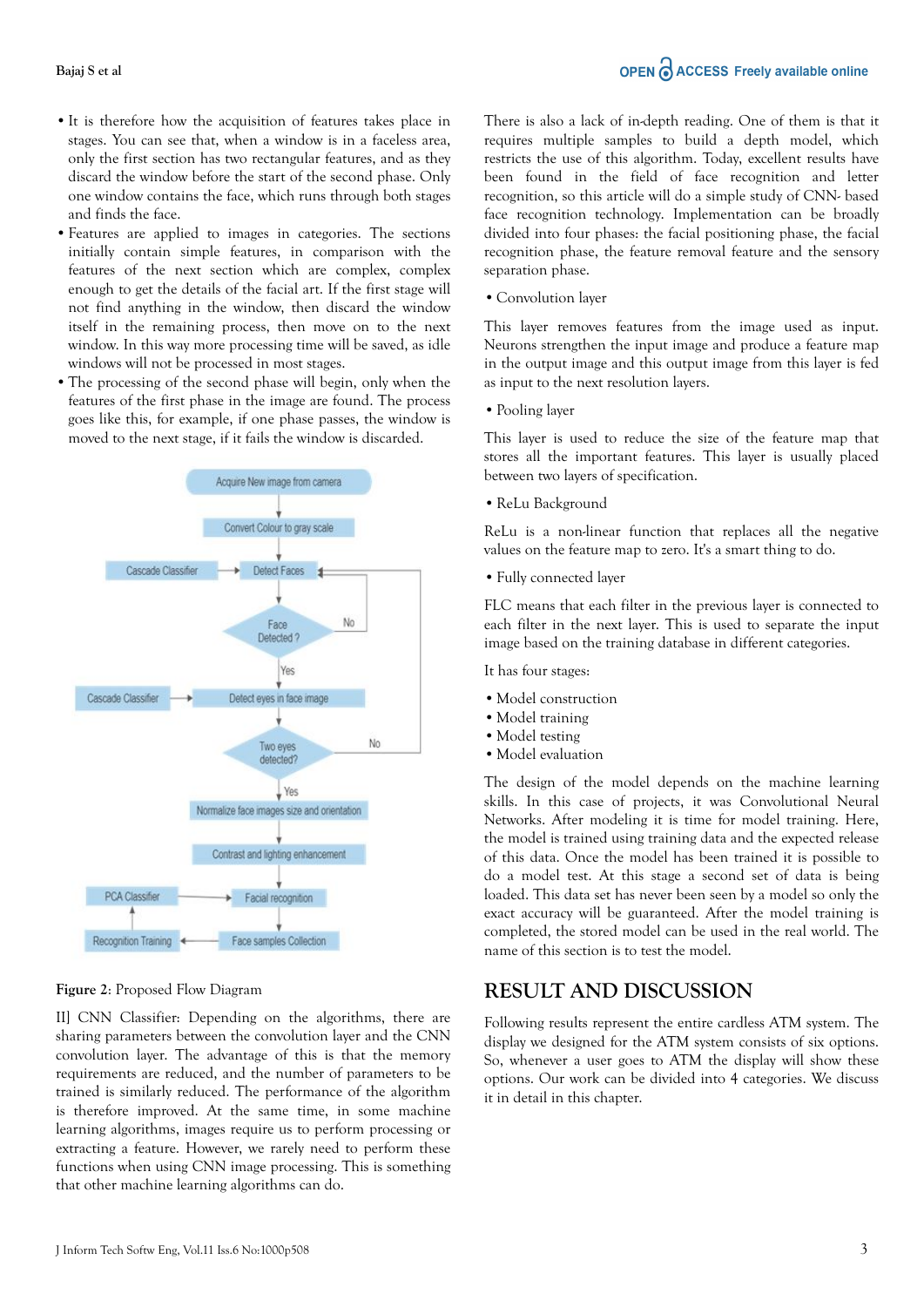

**Figur**e 3: User Interface

## **User before Registration**

If the user before registration tries to authenticate him or herself will not be given authentication and the error message will display as "Oops!!!!...Unauthenticated User."



**Figure 4**: Person Identification



**Figure 5**: Unknown Person Identification

Creation of Face data

**•**Training the Face



### **Figure 6**: Training of Face Data





When the user click on the Create Face Data button, the camera will turn on and it will take the images of the user and store in database.

**•**Face image Database

| s<br>-<br>No de labora. Tousan - Paulo<br><b>Home</b>                                                       | 2.54<br>By Supporter<br>The party<br>٠                  | ×<br><b>There</b><br><b>START</b><br>and Louis<br>w. | $\rightarrow$<br><b>Box</b><br><b>Bill and</b><br><b>Scott</b> | B)<br>55 Now box 7<br>Total domain<br><b><i><u>Rigardian</u></i></b> | Science Pr<br>$-$<br>Car - Belleville | Witness of<br>present bearing<br>(27 leveles principals)                                                                                                                                                  |            |            |                                            |                     |
|-------------------------------------------------------------------------------------------------------------|---------------------------------------------------------|------------------------------------------------------|----------------------------------------------------------------|----------------------------------------------------------------------|---------------------------------------|-----------------------------------------------------------------------------------------------------------------------------------------------------------------------------------------------------------|------------|------------|--------------------------------------------|---------------------|
| <b>CONTRACT</b><br>49.000.000<br>$\sim$                                                                     | 1976 Cardina Liga, 874 January Technick IV Cultures (1) |                                                      | $\sim$                                                         |                                                                      |                                       | $\frac{1}{2} \left( \frac{1}{2} \right) \left( \frac{1}{2} \right) \left( \frac{1}{2} \right) \left( \frac{1}{2} \right)$<br>1970 Carline, Joseph M.M. Cassesse, Franklin L. Of Carlineaer, J. Tanix Gale |            |            | $\mathcal{L}=\mathcal{L}^{\prime}$<br>U.A. | Thank beaches       |
| # Guid-aconc<br>$\mathcal{M}^{\mathcal{G}}$<br><b>B</b> Institute<br>$-40$<br>& Institute.                  |                                                         |                                                      |                                                                |                                                                      |                                       |                                                                                                                                                                                                           |            |            |                                            |                     |
| $\sim$<br><b>All: Factored</b><br>$-80$<br>L. Anal future<br>5 couses<br>$\mathcal{L}$<br>Il Doceniquia, il | $1000 \pm 1$                                            | <b>Daniel Ave.</b>                                   | 1000233                                                        | <b>Daniel</b>                                                        | Dami & L                              | $1000$ $2.8$                                                                                                                                                                                              | tan 13     | ing 24     | Lines 2 to                                 | $l = 14$            |
| $\frac{1}{2}$<br>William<br><b>Table Cardwick</b><br><b>I</b> - M. Project<br><b>Williams</b>               | <b>Hand &amp; OX</b>                                    | UNAN & LA                                            | <b>Stern J.T.S.</b>                                            | Use 3.14                                                             | $2040 \pm 7.5$                        | Likes J. Fig.                                                                                                                                                                                             | UMALE U.S. | Use J M    | Don't life                                 | <b>Green Availa</b> |
| CANSUS AN<br>www<br>A dealers<br><b>B</b> Bacifc                                                            | <b>Week SCATE</b>                                       | 34.18                                                | 16m3.0V                                                        | 15mZ/R                                                               | $\lim E \to 0$                        | $70m \times 20$                                                                                                                                                                                           | Health 1   | 19.68      | 18ac 3.09                                  | Town 2.50           |
| <b>B</b> RF-Olympic<br><b>Mill Facultings</b><br>1. George Avenue                                           |                                                         |                                                      |                                                                |                                                                      |                                       |                                                                                                                                                                                                           |            |            |                                            |                     |
| <b>E</b> Howards<br>R. Ghosto                                                                               | tion (ETT)                                              | (240, 2, 3)                                          | 1844 Z.OT                                                      | $15$ of $-1.14$                                                      | Then, 2, 22                           | $1840 \pm 236$                                                                                                                                                                                            | 1804-2.07  | 1540, 2.78 | 1540.3.33                                  | 10413-07<br>$-1$    |

**Figure 8:** Grayscale Face Data

**•**Successful Authentication

After clicking on Start Authentication button, camera in the system will be turned on and it will show some information about the user like number of faces and expression of user to detect whether the live user is present in front of camera or not.